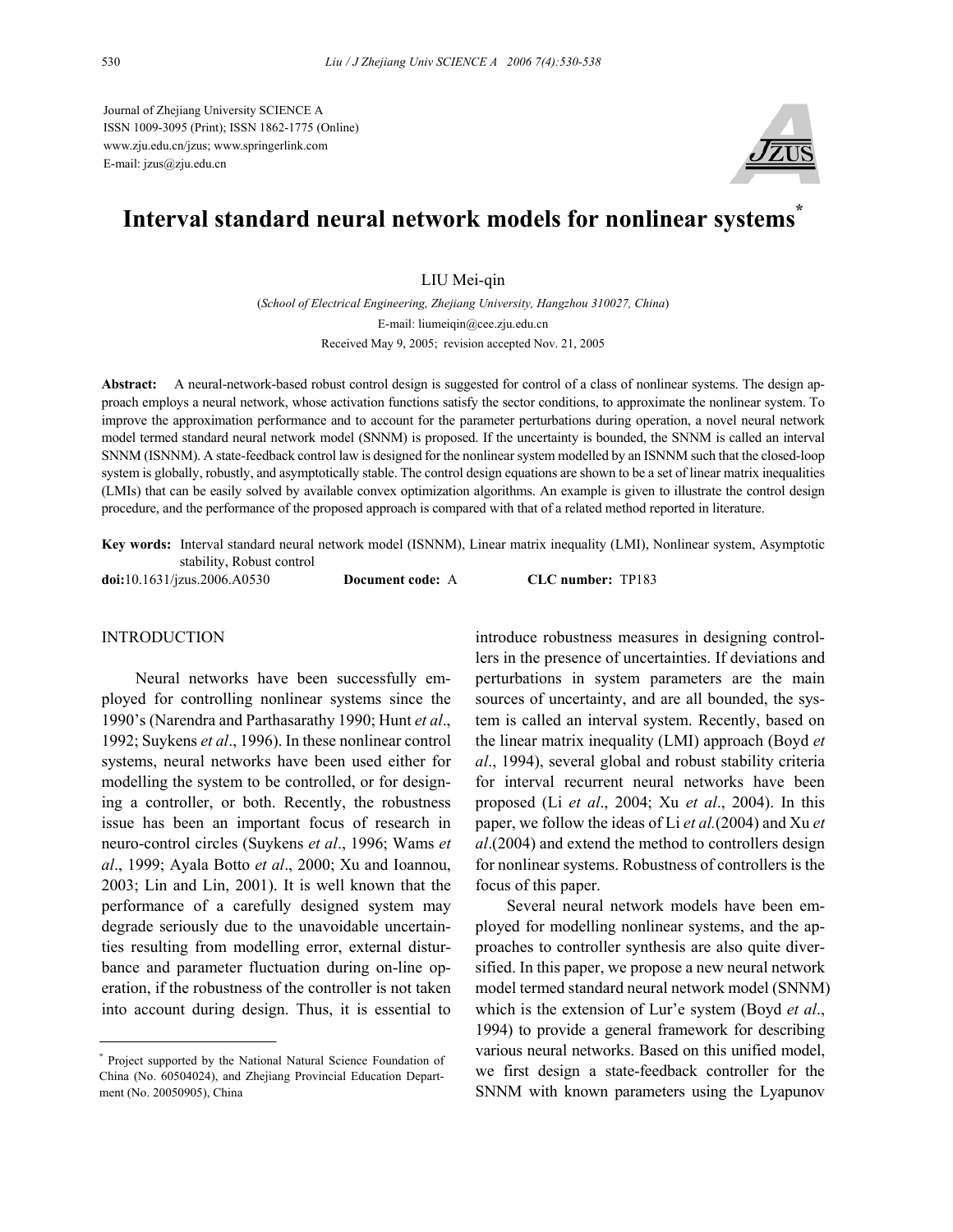method and S-procedure such that the close-loop system is globally asymptotically stable, then we extend the design approach to the interval SNNM (ISNNM). The resulting design equations turn out to be a set of LMIs which can be solved conveniently using existing optimization software, e.g., MATLAB LMI Control Toolbox (Gahinet *et al*., 1995). Next, we train neural networks to approximate nonlinear systems and transform the neural networks into SNNMs or ISNNMs when we consider the influence of approximation errors and the deviations and perturbations of parameters of neural networks on nonlinear systems. Then, based on the design methodology for SNNMs and ISNNMs, we design state-feedback controllers to stabilize or robustly stabilize the nonlinear systems.

The following notations are used throughout the paper.  $\mathbb{R}^n$  denotes *n* dimensional Euclidean space,  $\mathbb{R}^{n \times m}$  is the set of all  $n \times m$  real matrices, *I* denotes identity matrix of appropriate order, ||*x*|| denotes the Euclidean norm of the vector  $x$ ,  $*$  denotes the symmetric parts. The notations  $X > Y$  and  $X \geq Y$ , respectively, where *X* and *Y* are matrices of the same dimensions, mean that the matrix (*X*−*Y*) is positive definite and positive semi-definite, respectively. If  $X \in \mathbb{R}^p$  and  $Y \in \mathbb{R}^q$ ,  $C(X; Y)$  denotes the space of all continuous functions mapping  $\mathbb{R}^p \rightarrow \mathbb{R}^q$ .

### STANDARD NEURAL NETWORK MODEL

In linear robust control theory, a system with uncertainties can be transformed into a standard form known as linear fractional transformation (LFT) (Chandrasekharan, 1996). Similar to the LFT, as shown in (Moore *et al*., 1968; Rios-Patron, 2000), we can synthesize controllers for nonlinear systems composed of a neural network by transforming them into SNNMs. The SNNM represents a neural network model in form of a linear dynamic system coupled with static nonlinear operators consisting of bounded activation functions. Here, we discuss only the discrete-time SNNM, though similar architecture and results for continuous-time SNNMs can also be achieved (Zhang and Liu, 2005). A discrete-time SNNM with inputs and outputs is shown in Fig.1. The block  $\Phi$  is a block diagonal operator composed of nonlinear activation functions  $\phi_i(\xi_i(k))$ , which are typically continuous, differentiable, monotonically

increasing, slope-restricted, and bounded. The matrix *N* represents a linear mapping between the inputs and outputs with a time delay operator  $z^{-1}I$  in the discrete-time case (or the integrator **∫** in the continuous-time case) and the operator  $\Phi$ . The vectors  $\xi(k)$ and  $\phi(\xi(k))$  are the input and output of the nonlinear operator  $\Phi$ , respectively. The vectors  $u(k)$  and  $v(k)$  are the inputs and outputs of the SNNM, respectively.



**Fig.1 Discrete-time standard neural network model (SNNM) with inputs and outputs**

If *N* in Fig.1 is partitioned as

$$
N = \begin{bmatrix} A & B_p & B_u \\ C_q & D_p & D_{qu} \\ C_y & D_{yp} & D_u \end{bmatrix},\tag{1}
$$

then the input-output SNNM can be depicted as an input-output linear difference inclusion (LDI):

$$
\begin{cases}\n\mathbf{x}(k+1) = A\mathbf{x}(k) + B_p \phi(\xi(k)) + B_u \mathbf{u}(k), \\
\xi(k) = C_q \mathbf{x}(k) + D_p \phi(\xi(k)) + D_{qu}\mathbf{u}(k), \\
y(k) = C_y \mathbf{x}(k) + D_{yp} \phi(\xi(k)) + D_u \mathbf{u}(k),\n\end{cases}
$$
\n(2)

where  $\mathbf{x} \in \mathbb{R}^n$  is the state vector,  $A = (a_{ij}) \in \mathbb{R}^{n \times n}$ ,  $\mathbf{B}_p =$  $(b_{p,ij}) \in \mathbb{R}^{n \times L}, B_u = (b_{u,ij}) \in \mathbb{R}^{n \times m}, C_q = (c_{q,ij}) \in \mathbb{R}^{L \times n}, C_y = (c_{y,ij})$  $\in \mathbb{R}^{l \times n}$ ,  $\mathbf{D}_p = (d_{p,i,j}) \in \mathbb{R}^{L \times L}$ ,  $\mathbf{D}_u = (d_{u,ij}) \in \mathbb{R}^{l \times m}$ ,  $\mathbf{D}_{qu} = (d_{qu,ij}) \in$  $\mathbb{R}^{L \times m}$ , and  $\mathbf{D}_{yp} = (d_{yp,ij}) \in \mathbb{R}^{l \times L}$  are the corresponding state-space matrices,  $\xi \in \mathbb{R}^L$  are the inputs of nonlinear operator  $\boldsymbol{\Phi}, \boldsymbol{\phi} \in \mathcal{C}(\mathbb{R}^L; \mathbb{R}^L)$  are the outputs of nonlinear operator  $\Phi$  satisfying  $\phi(0)=0$ ,  $u \in \mathbb{R}^m$  are the inputs,  $y \in \mathbb{R}^l$  are the outputs, and *L*∈ℝ is the number of nonlinear activation functions (that is, the total number of neurons in the hidden layers and output layer of the neural network).

In this paper, we assume that the activation functions in the SNNM satisfy the sector conditions  $\phi_i(\xi_i(k))/\xi_i(k) \in [0, u_i]$ , i.e.,  $\phi_i(\xi_i(k)) \cdot [\phi_i(\xi_i(k)-u_i\xi_i(k))] \leq 0$ .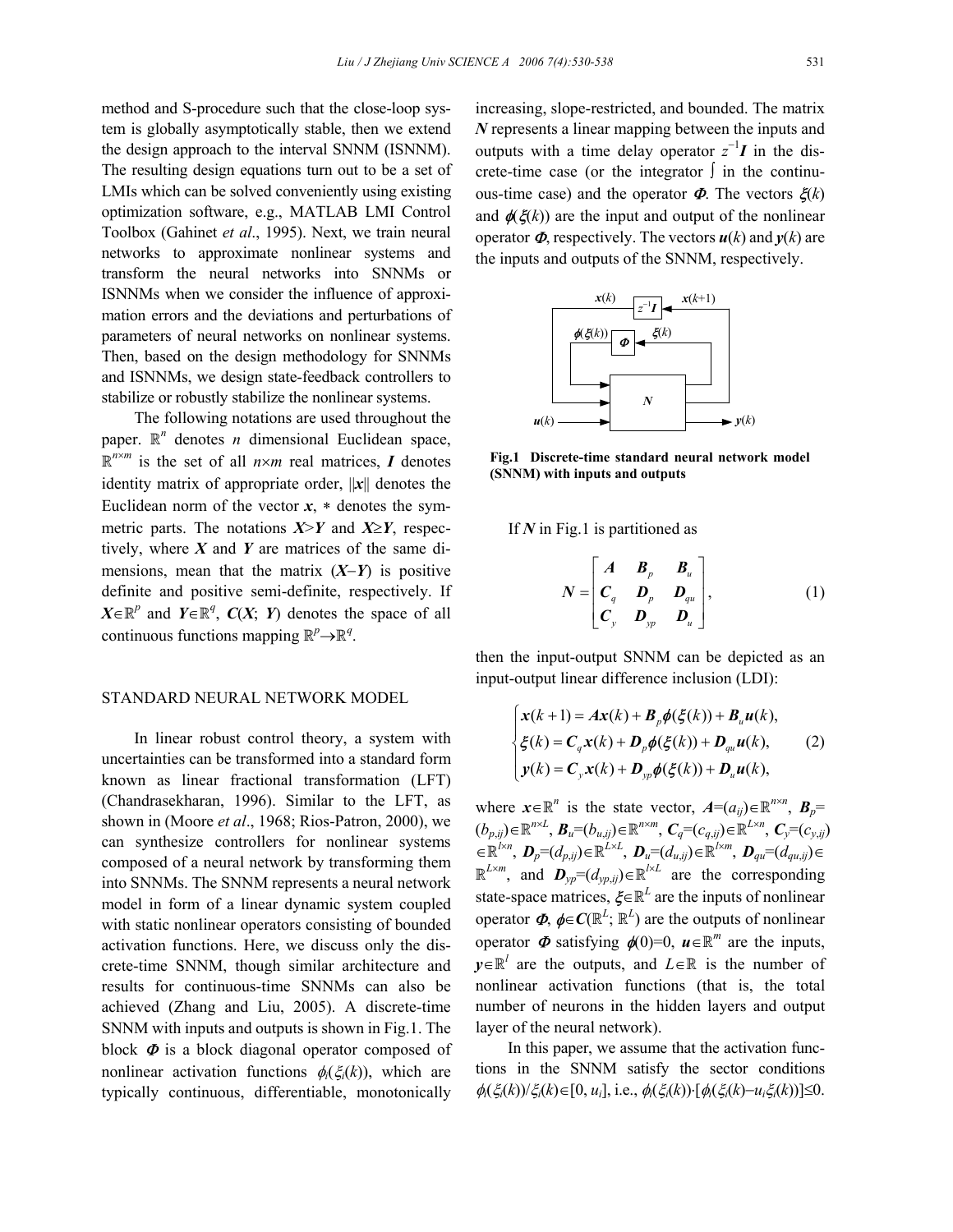In the following sections, we will design state-feedback controller for the SNNM Eq.(2) whose parameters are known such that the overall closed-loop system is globally asymptotically stable. Based on the above results, we then discuss the design approach of the SNNM with interval parameters. The controller is of the form

$$
u(k) = Kx(k), \tag{3}
$$

where  $K \in \mathbb{R}^{m \times n}$  is the feedback gain. The overall closed-loop system of the SNNM Eq.(2) and the feedback controller Eq.(3) is described by

$$
\begin{cases}\n\mathbf{x}(k+1) = \tilde{A}\mathbf{x}(k) + \mathbf{B}_p \phi(\xi(k)), \\
\xi(k) = \tilde{C}_q \mathbf{x}(k) + \mathbf{D}_p \phi(\xi(k)), \\
y(k) = \tilde{C}_y \mathbf{x}(k) + \mathbf{D}_{yp} \phi(\xi(k)),\n\end{cases}
$$
\n(4)

where

 $\tilde{A} = A + B_u K$ ,  $\tilde{C}_q = C_q + D_{qu} K$ ,  $\tilde{C}_y = C_y + D_u K$ .

### FEEDBACK STABILIZATION OF THE SNNM WITH CONSTANT PARAMETERS

**Theorem 1** There exists a state-feedback control law  $u(k)=Kx(k)$  such that the closed-loop system Eq.(4) with constant parameters is globally asymptotically stable provided that there exist symmetric positive definite matrices *X*, a matrix *Y*, diagonal positive definite matrix *S*, and diagonal semi-positive definite matrix <sup>Ψ</sup>that satisfy the following LMI

$$
\begin{bmatrix}\n-X & AX+B_uY & B_pS \\
(AX+B_uY)^T & -X & (C_qX+D_{qu}Y)^T \\
SB_p^T & C_qX+D_{qu}Y & D_pS+SD_p^T-2\Psi\n\end{bmatrix} < 0.
$$
\n(5)

Furthermore, the feedback gain  $K$  is obtained as *K*=*YX*<sup>−</sup><sup>1</sup> .

**Proof** For simplicity, we denote  $x(k)$  as  $x_k$ ,  $\xi_i(k)$  as  $\xi_{k,i}$ ,  $\phi_i(\xi_i(k))$  as  $\phi_{k,i}$ ,  $\phi(\xi(k))$  as  $\phi_k$ . For the closed-loop system Eq.(4), we choose the following positive definite Lyapunov function

$$
V(\pmb{x}_k) = \pmb{x}_k^{\mathrm{T}} \pmb{P} \pmb{x}_k + 2 \sum_{i=1}^L \lambda_i \sum_{j=0}^{k-1} \pmb{\phi}_i(\xi_i(j)) \xi_i(j),
$$

where  $P>0$ ,  $\lambda_i \geq 0$ . Thus,  $\forall x_k \neq 0$ ,  $V(x_k) > 0$  and  $V(x_k) = 0$ iff  $x_k$ =0. The difference along the solution of Eq.(4) is

$$
\Delta V(\mathbf{x}_{k}) = V(\mathbf{x}_{k+1}) - V(\mathbf{x}_{k})
$$
\n
$$
= \mathbf{x}_{k+1}^{T} \mathbf{P} \mathbf{x}_{k+1} - \mathbf{x}_{k}^{T} \mathbf{P} \mathbf{x}_{k} + 2 \sum_{i=1}^{L} \lambda_{i} \phi_{k,i} \xi_{k,i}
$$
\n
$$
= (\tilde{A} \mathbf{x}_{k} + \mathbf{B}_{p} \phi_{k})^{T} \mathbf{P} (\tilde{A} \mathbf{x}_{k} + \mathbf{B}_{p} \phi_{k})
$$
\n
$$
- \mathbf{x}_{k}^{T} \mathbf{P} \mathbf{x}_{k} + 2 \sum_{i=0}^{L} \lambda_{i} \phi_{k,i} (\tilde{C}_{q,i} \mathbf{x}_{k} + \mathbf{D}_{p,i} \phi_{k})
$$
\n
$$
= \mathbf{x}_{k}^{T} (\tilde{A}^{T} \mathbf{P} \tilde{A} - \mathbf{P}) \mathbf{x}_{k} + \mathbf{x}_{k}^{T} (\tilde{A}^{T} \mathbf{P} \mathbf{B}_{p} + \tilde{C}_{q}^{T} A) \phi_{k} + \phi_{k}^{T} (\mathbf{B}_{p}^{T} \mathbf{P} \tilde{A} + A \tilde{C}_{q}) \mathbf{x}_{k} + \phi_{k}^{T} (\mathbf{B}_{p}^{T} \mathbf{P} \mathbf{B}_{p} + A \mathbf{D}_{p} + \mathbf{D}_{p}^{T} A) \phi_{k}
$$
\n
$$
= \begin{bmatrix} \mathbf{x}_{k} \\ \mathbf{\phi}_{k} \end{bmatrix}^{T} \begin{bmatrix} \tilde{A}^{T} \mathbf{P} \tilde{A} - \mathbf{P} & \tilde{A}^{T} \mathbf{P} \mathbf{B}_{p} + \tilde{C}_{q}^{T} A \\ \mathbf{B}_{p}^{T} \mathbf{P} \tilde{A} + A \tilde{C}_{q} & \mathbf{B}_{p}^{T} \mathbf{P} \mathbf{B}_{p} + A \mathbf{D}_{p} + \mathbf{D}_{p}^{T} A \end{bmatrix} \begin{bmatrix} \mathbf{x}_{k} \\ \mathbf{\phi}_{k} \end{bmatrix},
$$

where  $\tilde{C}_{q,i}$  is the *i*th row of matrix  $\tilde{C}_q$ ,  $D_{p,i}$  is the *i*th row of matrix  $D_p$ ,  $A = \text{diag}(\lambda_1, \lambda_2, ..., \lambda_L)$  and  $A \ge 0$ .

The sector conditions,  $\phi_{k,i}(\phi_{k,i}-u_i\xi_{k,i})\leq 0$ , can be rewritten as follows

$$
\phi_{k,i}(\phi_{k,i}-u_i\tilde{\boldsymbol{C}}_{q,i}\boldsymbol{x}_k-u_i\boldsymbol{D}_{p,i}\boldsymbol{\phi}_k)\leq 0,
$$

which is equivalent to

$$
2\phi_{k,i}^2 - 2\phi_{k,i}u_i\tilde{\mathbf{C}}_{q,i}\mathbf{x}_k - 2\phi_{k,i}u_i\mathbf{D}_{p,i}\mathbf{\phi}_k \le 0.
$$
 (6)

Rewrite Eq.(6) in the matrix form

$$
\begin{bmatrix} x_{k} \\ \phi_{k,1} \\ \vdots \\ \phi_{k,i-1} \\ \phi_{k,i-1} \\ \phi_{k,i} \\ \vdots \\ \phi_{k,i+1} \\ \vdots \\ \phi_{k,i} \end{bmatrix} \begin{bmatrix} 0 & 0 & \cdots & 0 & -\tilde{C}_{q,1}^{T}u_{i} & 0 & \cdots & 0 \\ 0 & 0 & \cdots & 0 & -d_{p,i,1}u_{i} & 0 & \cdots & 0 \\ \vdots & \vdots & \ddots & \vdots & \vdots & \ddots & \vdots \\ 0 & 0 & \cdots & 0 & -d_{p,i,i-1}u_{i} & 0 & \cdots & 0 \\ -u_{i}\tilde{C}_{q,i} & -u_{i}d_{p,i,1} & \cdots & -u_{i}d_{p,i,i-1} & 2-2u_{i}d_{p,i,1} & -u_{i}d_{p,i,1+1} & \cdots & -u_{i}d_{p,i,1} \\ 0 & 0 & \cdots & 0 & -d_{p,i,i+1}u_{i} & 0 & \cdots & 0 \\ \vdots & \vdots & \vdots & \ddots & \vdots & \vdots & \ddots & \vdots \\ 0 & 0 & \cdots & 0 & -d_{p,i,L}u_{i} & 0 & \cdots & 0 \end{bmatrix} \begin{bmatrix} x_{k} \\ \phi_{k,1} \\ \phi_{k,2} \\ \vdots \\ \phi_{k,i} \\ \phi_{k,i} \end{bmatrix} \leq 0,
$$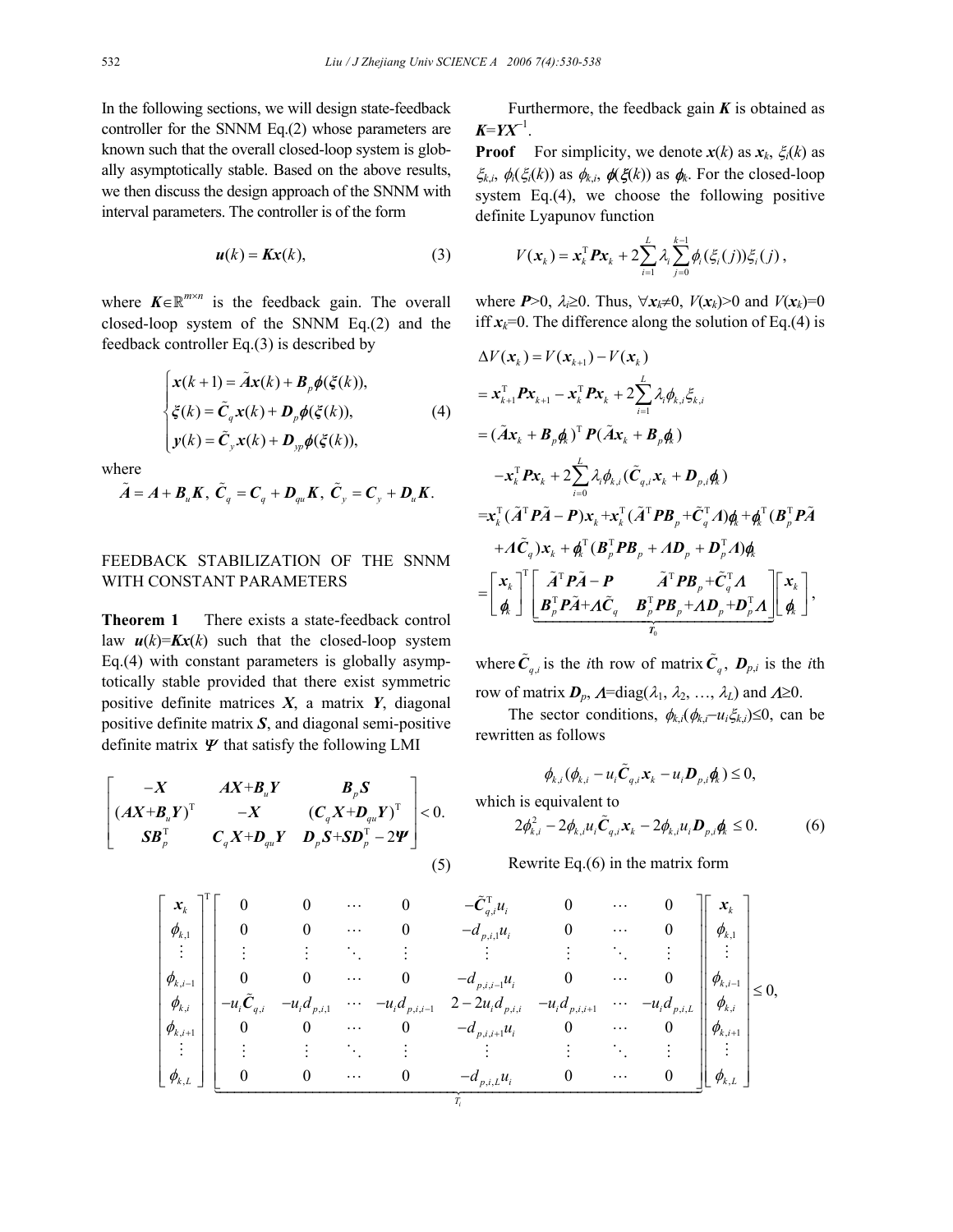where  $d_{p,i,j}$  is the element of matrix  $\boldsymbol{D}_p$  at *i*th row and *j*th column. By the S-procedure (Boyd *et al*., 1994), if there exist  $\tau_i \geq 0$  ( $i=1, ..., L$ ), such that the following inequality holds

$$
T_0 - \sum_{i=1}^{L} \tau_i T_i = \begin{bmatrix} \tilde{A}^{\mathrm{T}} P \tilde{A} - P & \tilde{A}^{\mathrm{T}} P B_p + \tilde{C}_q^{\mathrm{T}} A \\ B_p^{\mathrm{T}} P \tilde{A} + A \tilde{C}_q & B_p^{\mathrm{T}} P B_p + A D_p + D_p^{\mathrm{T}} A \end{bmatrix} - \begin{bmatrix} 0 & -\tilde{C}_q^{\mathrm{T}} U T \\ -T U \tilde{C}_q & 2T - D_p^{\mathrm{T}} U T - T U D_p \end{bmatrix}
$$

$$
= \begin{bmatrix} \tilde{A}^{\mathrm{T}} P \tilde{A} - P & \tilde{A}^{\mathrm{T}} P B_p + \tilde{C}_q^{\mathrm{T}} A + \tilde{C}_q^{\mathrm{T}} U T \\ B_p^{\mathrm{T}} P B_p + A D_p + D_p^{\mathrm{T}} A \\ -2T + D_p^{\mathrm{T}} U T + T U D_p \end{bmatrix} < 0 , (7)
$$

where  $U = \text{diag}(u_1, u_2, \ldots, u_L)$ ,  $T = \text{diag}(\tau_1, \tau_2, \ldots, \tau_L)$  and *T*≥0, then *T*<sub>0</sub><0, that is,  $\forall$ *x*<sub>*k*</sub>≠0,  $\Delta$ *V*(*x*<sub>*k*</sub>)<0 and  $\Delta$ *V*(*x*<sub>*k*</sub>)= 0 iff  $x_k=0$ . So, if there exist a symmetric positive definite matrix *P*, and diagonal semi-positive definite matrices  $\Lambda$  and  $\overline{T}$ , such that the LMI Eq.(7) holds, then the origin of the closed-loop system Eq.(4) is globally asymptotically stable. Study of the structure of the parameters in Eq.(7) shows that Eq.(7) is a nonlinear matrix inequality over *P*, *T*, Λ, and *K*. Since no efficient algorithms are available for solving Eq.(7), we must convert Eq.(7) into LMI which can be solved by the MATLAB LMI Control Toolbox (Gahinet *et al*., 1995). Using the well-known Schur complements (Boyd *et al*., 1994), Eq.(7) can be expressed as:

$$
\begin{bmatrix} -P & P\tilde{A} & PB_p \\ * & -P & \tilde{C}_q^T A + \tilde{C}_q^T UT \\ * & * & AD_p + D_p^T A - 2T + D_p^T UT + TUD \end{bmatrix} < 0. (8)
$$

Pre- and post-multiplying the left-hand side matrix of Eq.(8) by the diagonal matrix  $(\boldsymbol{P}^{-1}, \boldsymbol{P}^{-1}, (\boldsymbol{\Lambda}+ \boldsymbol{U}\boldsymbol{T})^{-1})$ makes Eq.(8) equivalent to

$$
\begin{vmatrix}\n-P^{-1} \tilde{A}P^{-1} & B_{p}(A+UT)^{-1} \\
* & -P^{-1} & P^{-1}\tilde{C}_{q}^{\mathrm{T}} \\
* & * & \left(\frac{D_{p}(A+UT)^{-1} + (A+UT)^{-1}D_{p}^{\mathrm{T}}}{-2(A+UT)^{-1}T(A+UT)^{-1}}\right)\n\end{vmatrix} < 0. (9)
$$

# By letting  $X= P^{-1}$ ,  $Y=KX$ ,  $S=(A+UT)^{-1}$ , and  $\Psi=(A+$  $UT)^{-1}T(A+UT)^{-1}$ , Eq.(9) can be rewritten as Eq.(5).

# FEEDBACK STABILIZATION OF THE INTER-VAL SNNM

Theorem 1 is obtained under the assumption that all the parameters in the SNNM Eq.(2) are known. However, deviations and perturbations may occur to the parameters; such deviations and perturbations are usually bounded. Under this assumption, we may intervalize the parameters in Eq.(2). Assume the parameters of the SNNM in Eq.(2) satisfy the following constraints:

$$
\underline{a}_{ij} \le a_{ij} \le \overline{a}_{ij}, \ \ \underline{b}_{p,ij} \le b_{p,ij} \le \overline{b}_{p,ij}, \ \ \underline{b}_{u,ij} \le b_{u,ij} \le \overline{b}_{u,ij},
$$
\n
$$
\underline{c}_{q,ij} \le c_{q,ij} \le \overline{c}_{q,ij}, \ \ \underline{d}_{p,ij} \le d_{p,ij} \le \overline{d}_{p,ij},
$$
\n
$$
\underline{d}_{qu,ij} \le d_{qu,ij} \le \overline{d}_{qu,ij}, \ \ \underline{c}_{y,ij} \le c_{y,ij} \le \overline{c}_{y,ij},
$$
\n
$$
\underline{d}_{yp,ij} \le d_{yp,ij} \le \overline{d}_{yp,ij}, \ \ \underline{d}_{u,ij} \le d_{u,ij} \le \overline{d}_{u,ij}.
$$

For convenience, let

$$
\underline{A} = (\underline{a}_{ij})_{n \times n}, \ \overline{A} = (\overline{a}_{ij})_{n \times n}, \ \underline{B}_{p} = (\underline{b}_{p,ij})_{n \times L}, \n\overline{B}_{p} = (\overline{b}_{p,ij})_{n \times L}, \ \underline{B}_{u} = (\underline{b}_{u,ij})_{n \times m}, \ \overline{B}_{u} = (\overline{b}_{u,ij})_{n \times m}, \n\underline{C}_{q} = (\underline{c}_{q,ij})_{L \times n}, \ \overline{C}_{q} = (\overline{c}_{q,ij})_{L \times n}, \ \underline{D}_{p} = (\underline{d}_{p,ij})_{L \times L}, \n\overline{D}_{p} = (\overline{d}_{p,ij})_{L \times L}, \ \underline{D}_{qu} = (\underline{d}_{qu,ij})_{L \times m}, \ \overline{D}_{qu} = (\overline{d}_{qu,ij})_{L \times m}, \n\underline{C}_{y} = (\underline{c}_{y,ij})_{l \times n}, \ \overline{C}_{y} = (\overline{c}_{y,ij})_{l \times n}, \ \underline{D}_{yp} = (\underline{d}_{yp,ij})_{l \times L}, \n\overline{D}_{yp} = (\overline{d}_{yp,ij})_{l \times L}, \ \underline{D}_{u} = (\underline{d}_{u,ij})_{l \times m}, \ \overline{D}_{u} = (\overline{d}_{u,ij})_{l \times m}, \nA^{0} = \frac{1}{2} (\underline{A} + \overline{A}), A^{*} = \frac{1}{2} (\overline{A} - \underline{A}) = (a_{ij})_{n \times n}, \nB^{0}_{p} = \frac{1}{2} (\underline{B}_{p} + \overline{B}_{p}), B^{*}_{p} = \frac{1}{2} (\overline{B}_{p} - \underline{B}_{p}) = (b^{*}_{p,ij})_{n \times L}, \nB^{0}_{u} = \frac{1}{2} (\underline{B}_{u} + \overline{B}_{u}), B^{*}_{u} = \frac{1}{2} (\overline{B}_{u} - \underline{B}_{u}) = (b^{*}_{u,ij})_{n \times n}, \nC^{0}_{q} = \frac{1}{2} (\underline{C}_{q} + \overline{C}_{q}), C^{*}_{q} = \frac{1}{2} (\overline{C}_{q} - \underline{C}_{q}) = (c^{*}_{q,ij})_{L \times
$$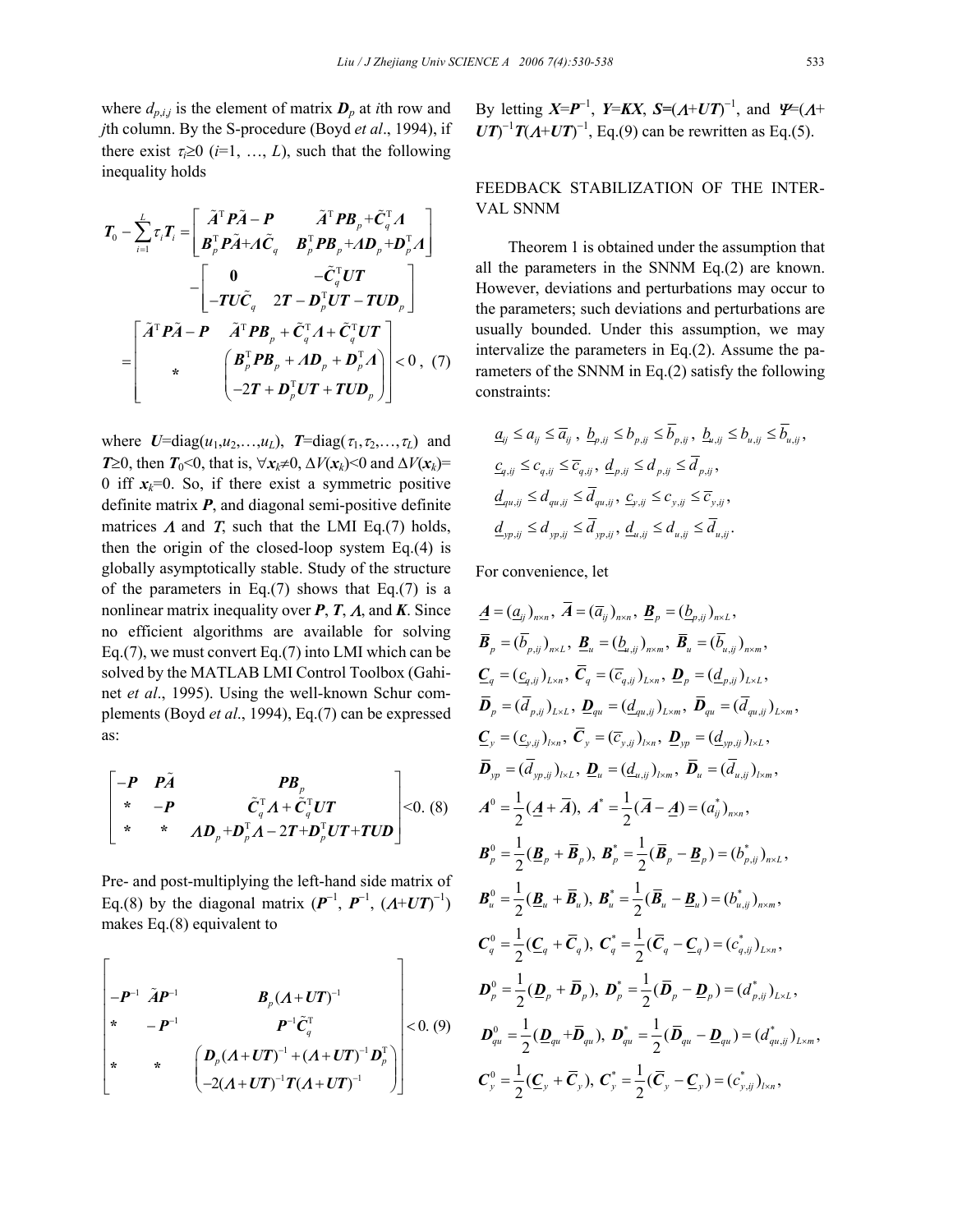$$
\mathbf{D}_{yp}^{0} = \frac{1}{2} (\mathbf{D}_{yp} + \mathbf{D}_{yp}), \ \mathbf{D}_{yp}^{*} = \frac{1}{2} (\mathbf{D}_{yp} - \mathbf{D}_{yp}) = (d_{yp,ij}^{*})_{l \times L},
$$
\n
$$
\mathbf{D}_{u}^{0} = \frac{1}{2} (\mathbf{D}_{u} + \mathbf{D}_{u}), \ \mathbf{D}_{u}^{*} = \frac{1}{2} (\mathbf{D}_{u} - \mathbf{D}_{u}) = (d_{u,ij}^{*})_{l \times m},
$$

where  $A^0$ ,  $B_p^0$ ,  $B_u^0$ ,  $C_q^0$ ,  $D_p^0$ ,  $D_{qu}^0$ ,  $C_v^0$ ,  $D_{yp}^0$ , and  $D_u^0$ are called reference matrices of interval matrices *A*,  $\mathbf{B}_p$ ,  $\mathbf{B}_u$ ,  $\mathbf{C}_q$ ,  $\mathbf{D}_p$ ,  $\mathbf{D}_{qu}$ ,  $\mathbf{C}_y$ ,  $\mathbf{D}_{yp}$ , and  $\mathbf{D}_u$ , respectively. Consequently, the system

$$
\begin{cases}\n\mathbf{x}(k+1) = A^0 \mathbf{x}(k) + \mathbf{B}_p^0 \phi(\xi(k)) + \mathbf{B}_u^0 \mathbf{u}(k), \\
\xi(k) = \mathbf{C}_q^0 \mathbf{x}(k) + \mathbf{D}_p^0 \phi(\xi(k)) + \mathbf{D}_{qu}^0 \mathbf{u}(k), \\
\mathbf{y}(k) = \mathbf{C}_y^0 \mathbf{x}(k) + \mathbf{D}_{yp}^0 \phi(\xi(k)) + \mathbf{D}_u^0 \mathbf{u}(k),\n\end{cases}
$$
\n(10)

is called the reference system of the SNNM Eq.(2).

Note that each element of matrices  $\boldsymbol{A}^*, \boldsymbol{B}_p^*, \boldsymbol{B}_u^*$ ,  $C_q^*$ ,  $\boldsymbol{D}_p^*$ ,  $\boldsymbol{D}_{qu}^*$ ,  $\boldsymbol{C}_y^*$ ,  $\boldsymbol{D}_{yp}^*$ , and  $\boldsymbol{D}_u^*$  is nonnegative. So we can define

$$
E_{1} = \left[\sqrt{a_{11}^{*}}I_{1}, \cdots, \sqrt{a_{1n}^{*}}I_{1}, \cdots, \sqrt{a_{n1}^{*}}I_{n}, \cdots, \sqrt{a_{nn}^{*}}I_{n}\right]_{n \times n^{2}},
$$
\n
$$
F_{1} = \left[\sqrt{a_{11}^{*}}I_{1}, \cdots, \sqrt{a_{1n}^{*}}I_{n}, \cdots, \sqrt{a_{n1}^{*}}I_{1}, \cdots, \sqrt{a_{nn}^{*}}I_{n}\right]_{n \times n^{2}},
$$
\n
$$
E_{2} = \left[\sqrt{b_{p,11}^{*}}I_{1}, \cdots, \sqrt{b_{p,1L}^{*}}I_{1}, \cdots, \sqrt{b_{p,n1}^{*}}I_{L}, \cdots, \sqrt{b_{p,nL}^{*}}I_{L}\right]_{n \times n^{2}},
$$
\n
$$
F_{2} = \left[\sqrt{b_{p,11}^{*}}I_{1}, \cdots, \sqrt{b_{p,1L}^{*}}I_{L}, \cdots, \sqrt{b_{p,n1}^{*}}I_{1}, \cdots, \sqrt{b_{p,nL}^{*}}I_{L}\right]_{n \times n^{2}},
$$
\n
$$
E_{3} = \left[\sqrt{b_{n,11}^{*}}I_{1}, \cdots, \sqrt{b_{n,1m}^{*}}I_{1}, \cdots, \sqrt{b_{n,n1}^{*}}I_{n}, \cdots, \sqrt{b_{n,m1}^{*}}I_{m}\right]_{n \times m^{2}},
$$
\n
$$
F_{3} = \left[\sqrt{b_{n,11}^{*}}I_{1}, \cdots, \sqrt{b_{n,1m}^{*}}I_{n}, \cdots, \sqrt{b_{n,n1}^{*}}I_{1}, \cdots, \sqrt{b_{n,m1}^{*}}I_{m}\right]_{n \times m^{2}},
$$
\n
$$
E_{4} = \left[\sqrt{c_{n,11}^{*}}I_{1}, \cdots, \sqrt{c_{n,1n}^{*}}I_{n}, \cdots, \sqrt{c_{n,L1}^{*}}I_{1}, \cdots, \sqrt{c_{n,Ln}^{*}}I_{n}\right]_{L \times L^{n}},
$$
\n
$$
F_{4} = \left[\sqrt{c_{n,11}^{*}}I_{1}, \cdots, \sqrt{c_{n,1n}
$$

$$
E_{8} = \left[\sqrt{d_{yp,11}^{*}}I_{1}, \cdots, \sqrt{d_{yp,1L}^{*}}I_{1}, \cdots, \sqrt{d_{yp,11}^{*}}I_{L}, \cdots, \sqrt{d_{yp,L}^{*}}I_{L}\right]_{l \times L},
$$
  
\n
$$
F_{8} = \left[\sqrt{d_{yp,11}^{*}}I_{1}, \cdots, \sqrt{d_{yp,1L}^{*}}I_{L}, \cdots, \sqrt{d_{yp,11}^{*}}I_{1}, \cdots, \sqrt{d_{yp,L}^{*}}I_{L}\right]_{l \times L}^{T},
$$
  
\n
$$
E_{9} = \left[\sqrt{d_{u,11}^{*}}I_{1}, \cdots, \sqrt{d_{u,1m}^{*}}I_{1}, \cdots, \sqrt{d_{u,11}^{*}}I_{m}, \cdots, \sqrt{d_{u,1m}^{*}}I_{m}\right]_{l \times l m},
$$
  
\n
$$
F_{9} = \left[\sqrt{d_{u,11}^{*}}I_{1}, \cdots, \sqrt{d_{u,1m}^{*}}I_{m}, \cdots, \sqrt{d_{u,11}^{*}}I_{1}, \cdots, \sqrt{d_{u,m}^{*}}I_{m}\right]_{l \times m}^{T},
$$

where  $I_i$  denotes the *i*th column vector of the identity matrix. Obviously, we have

$$
E_{1}E_{1}^{T} = \text{diag}\left(\sum_{j=1}^{n} a_{1j}^{*}, \dots, \sum_{j=1}^{n} a_{nj}^{*}\right)_{n \times n},
$$
\n
$$
F_{1}^{T}F_{1} = \text{diag}\left(\sum_{j=1}^{n} a_{j1}^{*}, \dots, \sum_{j=1}^{n} a_{jn}^{*}\right)_{n \times n},
$$
\n
$$
E_{2}E_{2}^{T} = \text{diag}\left(\sum_{j=1}^{L} b_{p,1j}^{*}, \dots, \sum_{j=1}^{L} b_{p,nj}^{*}\right)_{n \times n},
$$
\n
$$
F_{2}^{T}F_{2} = \text{diag}\left(\sum_{j=1}^{n} b_{p,j1}^{*}, \dots, \sum_{j=1}^{n} b_{p,jL}^{*}\right)_{L \times L},
$$
\n
$$
E_{3}E_{3}^{T} = \text{diag}\left(\sum_{j=1}^{m} b_{u,j1}^{*}, \dots, \sum_{j=1}^{m} b_{u,jn}^{*}\right)_{n \times n},
$$
\n
$$
F_{3}^{T}F_{3} = \text{diag}\left(\sum_{j=1}^{n} b_{u,j1}^{*}, \dots, \sum_{j=1}^{n} b_{u,jm}^{*}\right)_{m \times n},
$$
\n
$$
E_{4}E_{4}^{T} = \text{diag}\left(\sum_{j=1}^{n} c_{q,1j}^{*}, \dots, \sum_{j=1}^{n} c_{q,1j}^{*}\right)_{L \times L},
$$
\n
$$
F_{4}^{T}F_{4} = \text{diag}\left(\sum_{j=1}^{L} c_{q,j1}^{*}, \dots, \sum_{j=1}^{L} c_{q,jm}^{*}\right)_{L \times L},
$$
\n
$$
F_{5}^{T}F_{5} = \text{diag}\left(\sum_{j=1}^{L} d_{p,1j}^{*}, \dots, \sum_{j=1}^{L} d_{p,Lj}^{*}\right)_{L \times L},
$$
\n
$$
E_{6}E_{6}^{T} = \text{diag}\left(\sum_{j=1}^{m} d_{qu,j1}^{*}, \dots, \sum_{j=1}^{m} d_{qu,Lj}^{*}\right)_{L \times L},
$$

and define

$$
\mathbf{R}_{1} = (\mathbf{F}_{1}^{T} \mathbf{F}_{1} + \mathbf{F}_{4}^{T} \mathbf{F}_{4})^{1/2}
$$
  
= diag  $\left( \sqrt{\sum_{j=1}^{n} a_{j1}^{*} + \sum_{j=1}^{L} c_{q,j1}^{*}}, \cdots, \sqrt{\sum_{j=1}^{n} a_{jn}^{*} + \sum_{j=1}^{L} c_{q,jn}^{*}} \right)_{n \times n}$ ,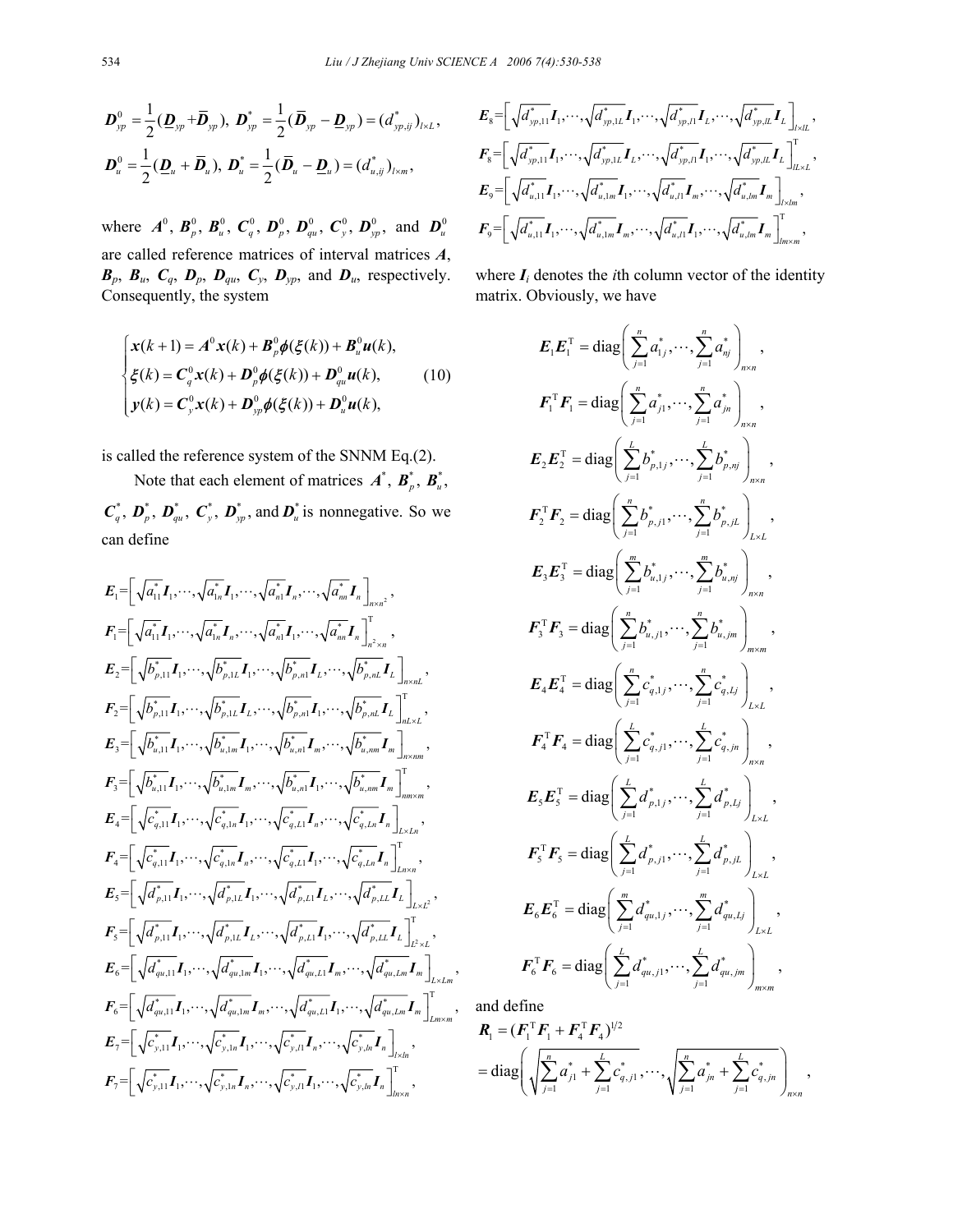$$
R_{2} = (F_{2}^{T}F_{2} + F_{5}^{T}F_{5})^{1/2}
$$
  
=diag $\left(\sqrt{\sum_{j=1}^{n} b_{p,j1}^{*} + \sum_{j=1}^{L} d_{p,j1}^{*}}, \cdots, \sqrt{\sum_{j=1}^{n} b_{p,jL}^{*} + \sum_{j=1}^{L} d_{p,jL}^{*}}\right)_{L \times L}$ ,  

$$
R_{3} = (F_{3}^{T}F_{3} + F_{6}^{T}F_{6})^{1/2}
$$
  
=diag $\left(\sqrt{\sum_{j=1}^{n} b_{u,j1}^{*} + \sum_{j=1}^{L} d_{qu,j1}^{*}}, \cdots, \sqrt{\sum_{j=1}^{n} b_{u,jm}^{*} + \sum_{j=1}^{L} d_{qu,jm}^{*}}\right)_{m \times m}$ .

From Lemma 1 in (Li *et al*., 2004), the SNNM Eq.(2) with interval parameters is equivalent to the following system:

$$
\begin{cases}\n\mathbf{x}(k+1) = (A^0 + E_1 \Sigma_1 F_1) \mathbf{x}(k) + (B_p^0 + E_2 \Sigma_2 F_2) \phi(\xi(k)) \\
+ (B_u^0 + E_3 \Sigma_3 F_3) \mathbf{u}(k), \\
\xi(k) = (C_q^0 + E_4 \Sigma_4 F_4) \mathbf{x}(k) + (D_p^0 + E_5 \Sigma_5 F_5) \phi(\xi(k)) \\
+ (D_{qu}^0 + E_6 \Sigma_6 F_6) \mathbf{u}(k), \\
\mathbf{y}(k) = (C_y^0 + E_7 \Sigma_7 F_7) \mathbf{x}(k) + (D_{yp}^0 + E_8 \Sigma_8 F_8) \phi(\xi(k)) \\
+ (D_u^0 + E_9 \Sigma_9 F_9) \mathbf{u}(k),\n\end{cases}
$$
\n(11)

where  $\Sigma_1$ ,  $\Sigma_2$ ,  $\Sigma_3$ ,  $\Sigma_4$ ,  $\Sigma_5$ ,  $\Sigma_6$ ,  $\Sigma_7$ ,  $\Sigma_8$ , and  $\Sigma_9$  are diagonal matrices of appropriate dimension, and absolute values of their diagonal elements are not larger than 1.

Next, we develop a design procedure for the interval SNNM Eq.(11). The following lemma is necessary to derive Theorem 2 below.

**Lemma 1** (Khargonekar *et al*., 1990) Let *D* and *E* be real matrices of appropriate dimensions. Then, for any scalar  $\delta$  >0,

$$
DE + ET DT \leq \delta D DT + \delta-1 ET E.
$$

**Theorem 2** There exists a state-feedback control law  $u(k)=Kx(k)$  such that the closed-loop system Eq.(4) with interval parameters is globally robustly asymptotically stable provided that there exist symmetric positive definite matrices *X*, a matrix *Y*, diagonal positive definite matrix *S*, diagonal semipositive definite matrix  $\Psi$ , and a scalar  $\alpha$  >0 that satisfy the following LMI

$$
\begin{bmatrix} \mathbf{G}_1 & \mathbf{G}_2 \\ \mathbf{G}_2^{\mathrm{T}} & \mathbf{G}_3 \end{bmatrix} < 0 , \qquad (12)
$$

where

$$
G_{1} = \begin{bmatrix} -X + \alpha (E_{1}E_{1}^{T} + E_{2}E_{2}^{T} + E_{3}E_{3}^{T}) & A^{0}X + B_{u}^{0}Y \\ (A^{0}X + B_{u}^{0}Y)^{T} & -X \\ S(B_{p}^{0})^{T} & C_{q}^{0}X + D_{qu}^{0}Y \\ D_{p}^{0}S + S(D_{p}^{0})^{T} - 2\Psi + \alpha (E_{4}E_{4}^{T} + E_{5}E_{5}^{T} + E_{6}E_{6}^{T}) \end{bmatrix},
$$
  
\n
$$
G_{2} = \begin{bmatrix} 0 & 0 & 0 & 0 \\ 0 & X^{T}R_{1} & Y^{T}R_{3} & 0 \\ 0 & 0 & 0 & SR_{2} \end{bmatrix},
$$
  
\n
$$
G_{3} = \text{diag}(-\alpha I, -\alpha I, -\alpha I, -\alpha I).
$$

Furthermore, the feedback gain  $K$  is obtained as *K*=*YX*<sup>−1</sup>. **Proof** Let

$$
V = \begin{bmatrix} 0 & E_1 \Sigma_1 F_1 X + E_3 \Sigma_3 F_3 Y & E_2 \Sigma_2 F_2 S \\ 0 & 0 & 0 & 0 \\ 0 & E_4 \Sigma_4 F_4 X + E_6 \Sigma_6 F_6 Y & E_5 \Sigma_5 F_5 S \end{bmatrix}
$$
  
= 
$$
\begin{bmatrix} E_1 \Sigma_1 & E_3 \Sigma_3 & E_2 \Sigma_2 & 0 & 0 & 0 \\ 0 & 0 & 0 & 0 & 0 & 0 \\ 0 & 0 & 0 & E_4 \Sigma_4 & E_6 \Sigma_6 & E_5 \Sigma_5 \end{bmatrix}
$$
  
= 
$$
\begin{bmatrix} 0 & F_1 X & 0 \\ 0 & F_3 Y & 0 \\ 0 & F_6 Y & 0 \\ 0 & 0 & F_5 S \end{bmatrix}
$$

Using Lemma1 1, we can deduce the following inequality:

$$
V + V^{T} \leq \alpha \text{diag}(\boldsymbol{E}_{1}\boldsymbol{E}_{1}^{T} + \boldsymbol{E}_{2}\boldsymbol{E}_{2}^{T} + \boldsymbol{E}_{3}\boldsymbol{E}_{3}^{T}, 0, \n\boldsymbol{E}_{4}\boldsymbol{E}_{4}^{T} + \boldsymbol{E}_{5}\boldsymbol{E}_{5}^{T} + \boldsymbol{E}_{6}\boldsymbol{E}_{6}^{T}) + \alpha^{-1} \text{diag}(0, \boldsymbol{X}^{T}(\boldsymbol{F}_{1}^{T}\boldsymbol{F}_{1} \n+ \boldsymbol{F}_{4}^{T}\boldsymbol{F}_{4})\boldsymbol{X} + \boldsymbol{Y}^{T}(\boldsymbol{F}_{3}^{T}\boldsymbol{F}_{3} + \boldsymbol{F}_{6}^{T}\boldsymbol{F}_{6})\boldsymbol{Y}, \boldsymbol{S}(\boldsymbol{F}_{2}^{T}\boldsymbol{F}_{2} + \boldsymbol{F}_{5}^{T}\boldsymbol{F}_{5})\boldsymbol{S}).
$$
\n(13)

On the other hand, for system Eq.(11), by Eq.(5) in Theorem 1 together with Eq.(13)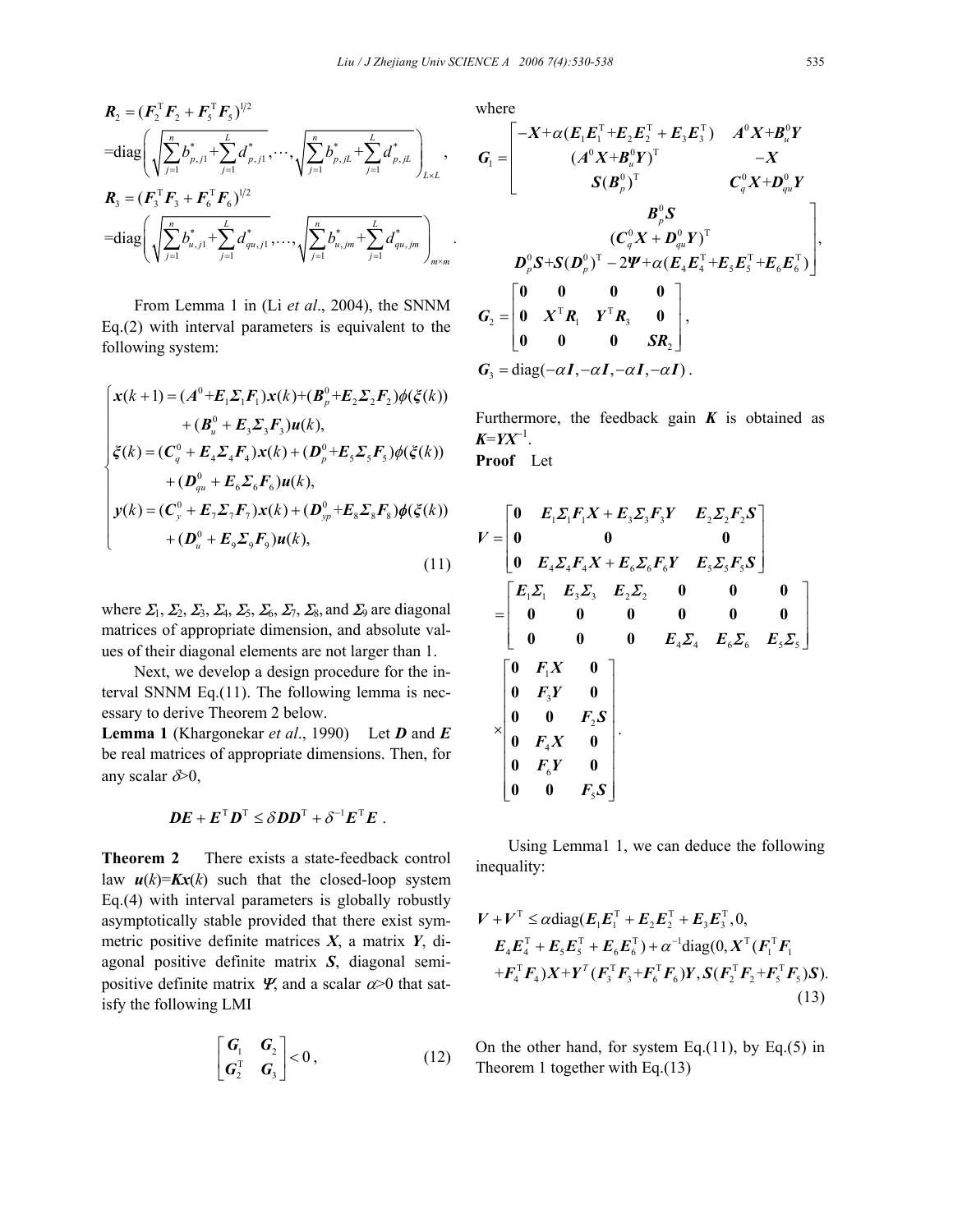$$
\begin{bmatrix}\n-X & (A^0 + E_1 \Sigma_1 F_1)X + (B_u^0 + E_3 \Sigma_3 F_3)Y \\
X & -X & \\
X & X & \\
\end{bmatrix}
$$
\n
$$
\begin{bmatrix}\n(B_p^0 + E_2 \Sigma_2 F_2)S \\
(C_q^0 + E_4 \Sigma_4 F_4)X + (D_{qu}^0 + E_6 \Sigma_6 F_6)Y)^T \\
(D_p^0 + E_5 \Sigma_5 F_5)S + S(D_p^0 + E_5 \Sigma_5 F_5)^T - 2\Psi\n\end{bmatrix}
$$
\n
$$
= \begin{bmatrix}\n-X & A^0 X + B_u^0 Y & B_p^0 S \\
(A^0 X + B_u^0 Y)^T & -X & (C_q^0 X + D_{qu}^0 Y)^T \\
S(B_p^0)^T & C_q^0 X + D_{qu}^0 Y & D_p^0 S + S(D_p^0)^T - 2\Psi\n\end{bmatrix}
$$
\n
$$
+ V + V^T \le G_1 + \alpha^{-1} \text{diag}(0, X^T (F_1^T F_1 + F_4^T F_4)X + Y^T (F_3^T F_3 + F_6^T F_6)Y, S(F_2^T F_2 + F_5^T F_5)S)
$$
\n
$$
= G_1 + \begin{bmatrix}\n0 & 0 & 0 & 0 \\
0 & X^T R_1 & Y^T R_3 & 0 \\
0 & 0 & 0 & S R_2\n\end{bmatrix}
$$
\n
$$
\times \text{diag}(\alpha^{-1} I, \alpha^{-1} I, \alpha^{-1} I, \alpha^{-1} I) \times \begin{bmatrix}\n0 & 0 & 0 & 0 \\
0 & X^T R_1 & Y^T R_3 & 0 \\
0 & 0 & 0 & S R_2\n\end{bmatrix} < 0.
$$
\n(14)

By applying the Schur complements (Boyd *et al*., 1994), Eq.(14) can be expressed as Eq.(12).

## CONTROLLER SYNTHESIS FOR THE NON-LINEAR SYSTEM

Before employing Theorems 1 and 2 to synthesize the state-feedback controller to stabilize the neural-network-based system, we first re-express the system in the form of the SNNM described in Eq.(2).

Now we consider a class of discrete-time nonlinear systems in the following form:

$$
y(k)=F(y(k-1),...,y(k-d_y),u(k-1),...,u(k-d_u)),
$$
\n(15)

where  $\{y(k)\}\$ ,  $\{u(k)\}\$  are the *n<sub>v</sub>*-dimensional system output and the  $n<sub>u</sub>$ -dimensional system input at time instance *k*, respectively, and  $\mathbf{F} \in \mathbf{C}(\mathbb{R}^{n_y d_y + n_u d_u}, \mathbb{R}^{n_y})$  is a continuous function, which is assumed to be unknown. Assume a neural network *NN*(*y*(*k*−1), …,  $y(k-d<sub>v</sub>)$ ,  $u(k-1)$ ,  $u(k-d<sub>u</sub>)$ ) is used to approximate the nonlinear system Eq.(15), which can be written as:

$$
y(k) = NN(y(k-1),..., y(k-d_y), u(k-1),
$$
  
...,  $u(k-d_u)) + E(k)$ ,

where  $E(k)$  is the approximation error vector. We assume that  $E(k)$  satisfies

$$
\|\bm{E}(k)\|\!\!<\!\!\varepsilon
$$

for all  $y(k-1), \ldots, y(k-d_v), u(k-1), u(k-d_u),$  where  $\varepsilon$  is a given positive scalar. We can then transform the neural network *NN*(*y*(*k*−1), …, *y*(*k*−*dy*), *u*(*k*−1),  $u(k-d_u)$ ) into the SNNM Eq.(2), and design a statefeedback control law by using Theorems 1 and 2.

Assumption on the approximation error is common in neural-network-based control design literature (Lin and Lin, 2001; Limanond and Si, 1998). This assumption ensures that a controller designed for a neural-network-based approximation model can maintain its performance when applied to the actual nonlinear system, which, as we will show afterwards, plays an important role in establishing global uniform ultimate boundedness of the closed-loop system.

Now we consider a simple example to illustrate that the ISNNM-based feedback controller can guarantee the robust stability of the closed-loop system. In particular, consider the following single-input single-output nonlinear system (Limanond and Si, 1998):

$$
y(k+1) = f_1 y(k) y(k-1) / [1 + y^2(k) + y^2(k-1)]
$$
  
+  $f_2 \sin[0.5(y(k) + y(k-1))] \cos[0.5(y(k) + y(k-1))] + f_3 u(k),$   
+  $y(k-1) + f_3 u(k),$  (16)

where  $u(k)$  and  $y(k)$  denote the scalar input and output, the parameters  $f_1$ ,  $f_2$ , and  $f_3$  in (Limanond and Si, 1998) are set to 1.5, 0.7, and 1.2, respectively. Similar to the work by Limanond and Si (1998), we employ a multi-layer perceptions (MLP) network for approximating the system Eq.(16). The MLP with hyperbolic tangent activation functions has the following form:

$$
y(k+1) = a \tanh\left(W_2 \tanh\left(W_1 \cdot \begin{bmatrix} y(k) \\ y(k-1) \\ u(k) \end{bmatrix}\right)\right), (17)
$$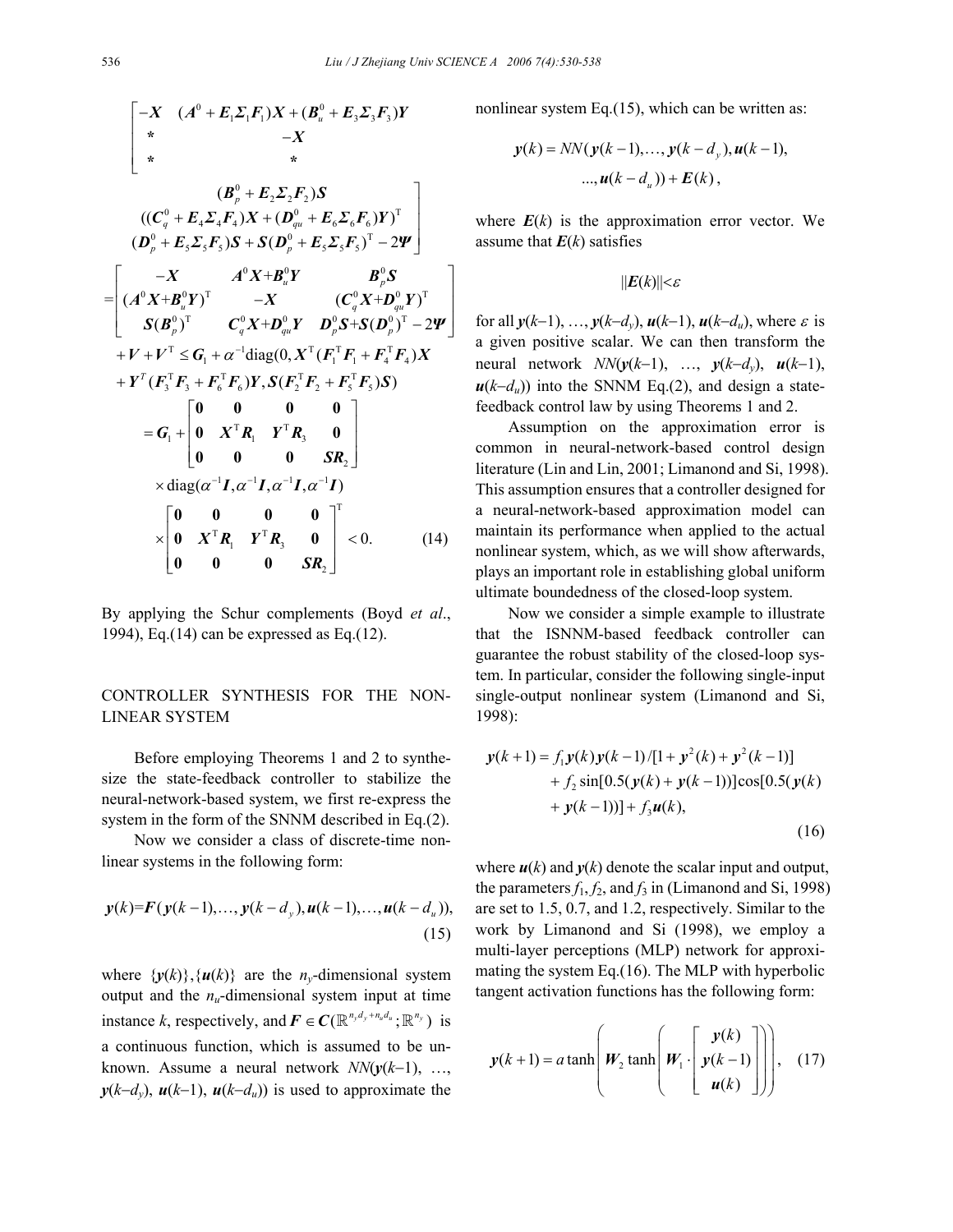where *a* is a scalar adjusting the range of the output,  $W_1$  and  $W_2$  are 3×3 and 1×3 matrices that denote the weight matrix of the hidden and the output layer, respectively. These weight matrices are trained off-line using the backpropagation learning algorithm. The training data are obtained by sampling the input space in the interval [−1.8, 1.8] randomly and uniformly. After 5639 training steps, we obtain the weights of the MLP as follows:

$$
a=2.7468,
$$
  
\n
$$
W_1 = [W_{11(3\times2)} \quad W_{12(3\times1)}]
$$
  
\n
$$
= \begin{bmatrix} 0.4811 & -0.1843 & 0.2316 \\ 0.5554 & -0.1529 & 0.6986 \\ -0.2718 & 0.0846 & 0.3220 \end{bmatrix},
$$
  
\n
$$
W_2 = [1.1997 \quad -0.4027 \quad 1.2829].
$$

Converting MLP Eq.(17) into the SNNM Eq.(2) where

 $\mathbf{x}(k)=[\mathbf{y}(k) \quad \mathbf{y}(k-1)]^{\mathrm{T}}, \quad \mathbf{A}=\begin{bmatrix} 0 & 0 \\ 1 & 0 \end{bmatrix}$  $A = \begin{bmatrix} 0 & 0 \\ 1 & 0 \end{bmatrix}, B_p = \begin{bmatrix} 0 & 0 \\ 0 & 0 \end{bmatrix}$ ×  $\boldsymbol{B}_p = \begin{bmatrix} 0 & a \\ 0 & a \end{bmatrix},$  $\bm{B}_u = 0$ ,  $\bm{C}_q = \begin{bmatrix} \bm{v}_{11} \\ 0_{1 \times 2} \end{bmatrix}$  $\mid \textbf{\textit{W}}_{\text{\tiny{11}}} \mid$  $\begin{bmatrix} 0 \\ 0 \\ 0 \end{bmatrix}$  $C_{a} = \begin{bmatrix} W_{11} \\ 0 \end{bmatrix}, D_{n} = \begin{bmatrix} 0_{3\times3} & 0_{3\times1} \\ 0_{3\times2} & 0_{3\times2} \end{bmatrix}$  $\boldsymbol{p} = \begin{bmatrix} \mathbf{0}_{3 \times 3} & \mathbf{0}_{3 \times 1} \\ \mathbf{W}_2 & \mathbf{0}_{1 \times 1} \end{bmatrix}$ ×  $\begin{vmatrix} 0_{3\times 3} & 0_{3\times 1} \end{vmatrix}$  $\bm{D}_p = \begin{bmatrix} \bm{v}_{3\times 3} & \bm{v}_{3\times 1} \\ \bm{W}_2 & 0_{1\times 1} \end{bmatrix}$ ,  $\bm{D}_{qu} = \begin{bmatrix} \bm{v}_{12} \\ 0_{1\times 1} \end{bmatrix}$  $\mid W_{12} \mid$  $\begin{bmatrix} 0 \\ 0 \\ 0 \end{bmatrix}$  $\boldsymbol{D}_{\scriptscriptstyle{ou}} = \begin{bmatrix} \boldsymbol{W}_{12} \\ \vdots \end{bmatrix},$  $C_v$ =[1 0],  $D_{vp}$ =0,  $D_u$ =0,  $U=I$ , and adopting a statefeedback controller described by Eq.(3), we can design a stabilized controller according to Theorem 1. Solving the LMI Eq.(5) with respect to the parameters *X*, *Y*, *S*, and Ψ by the LMI Control Toolbox (Gahinet *et al*., 1995), we achieve the following solution:

$$
X = \begin{bmatrix} 0.7028 & 0.0541 \\ 0.0541 & 1.2999 \end{bmatrix}, Y = [-0.4383, 0.2118],
$$
  
\n
$$
S = diag(0.3433, 1.0054, 0.3103, 0.0828),
$$
  
\n
$$
\Psi = diag(0.7989, 0.7989, 0.7989, 0.7989),
$$
  
\n
$$
K = YX^{-1} = [-0.6383, 0.1894].
$$

When the state-feedback law  $u(k)=Kx(k)$  is applied on the nonlinear system Eq.(16), the output of the closed-loop system  $y(k)$  converges to zero asymptotically. In order to demonstrate the advantage of our approach, we compare the controller designed using our approach to that designed according to the approach suggested by Limanond and Si (1998). The results are presented in Fig.2, where the solid and dashed lines denote the output of the system with controller designed by our approach and the approach

suggested by Limanond and Si (1998), respectively. Fig.2 shows that although both closed-loop systems are finally stabilized, our controller stabilizes the system within a much shorter time period.



**Fig.2 Output of the closed-loop system whose feedback gain**  *K* **is [**−**0.6383, 0.1894] designed by our approach (the solid line), and [0.0278,** −**0.1522] designed by Limanond and Si (1998) (dashed line).** *y***(***k***) is initialized arbitrarily at** *k***=0, 30, 60, respectively**

Next, we consider the case where the parameters  $f_1, f_2$ , and  $f_3$  of nonlinear system Eq.(16) vary within a given range. In this case, the weights of the MLP can be expressed as follows with intervals:

$$
\overline{a}=\underline{a}=2.7468,
$$
\n
$$
\overline{W}_1 = [\overline{W}_{11(3\times2)} \quad \overline{W}_{12(3\times1)}]
$$
\n
$$
= \begin{bmatrix}\n0.6812 & 0.1843 & 0.8316 \\
0.9558 & -0.0529 & 1.6955 \\
-0.0718 & 0.1284 & 0.5322\n\end{bmatrix},
$$
\n
$$
\overline{W}_2 = [2.5679 \quad -0.2028 \quad 2.2900],
$$
\n
$$
\underline{W}_1 = [\underline{W}_{11(3\times2)} \quad \underline{W}_{12(3\times1)}]
$$
\n
$$
= \begin{bmatrix}\n0.0811 & -1.1843 & -0.2356 \\
-0.2556 & -1.1529 & 0.2887 \\
-1.0018 & 0.0046 & -0.9927\n\end{bmatrix},
$$
\n
$$
\underline{W}_2 = [0.1227 \quad -0.8824 \quad 0.2856].
$$

Similar to the above design procedure, we can obtain the feedback gain *K*=[−0.1365, −0.0685] using Theorem 2. We again compare our controller to the one designed using the approach suggested by Limanond and Si (1998) when the parameters are perturbed. It can be seen from Fig.3 that the controller designed by Limanond and Si (1998) fails to stabilize